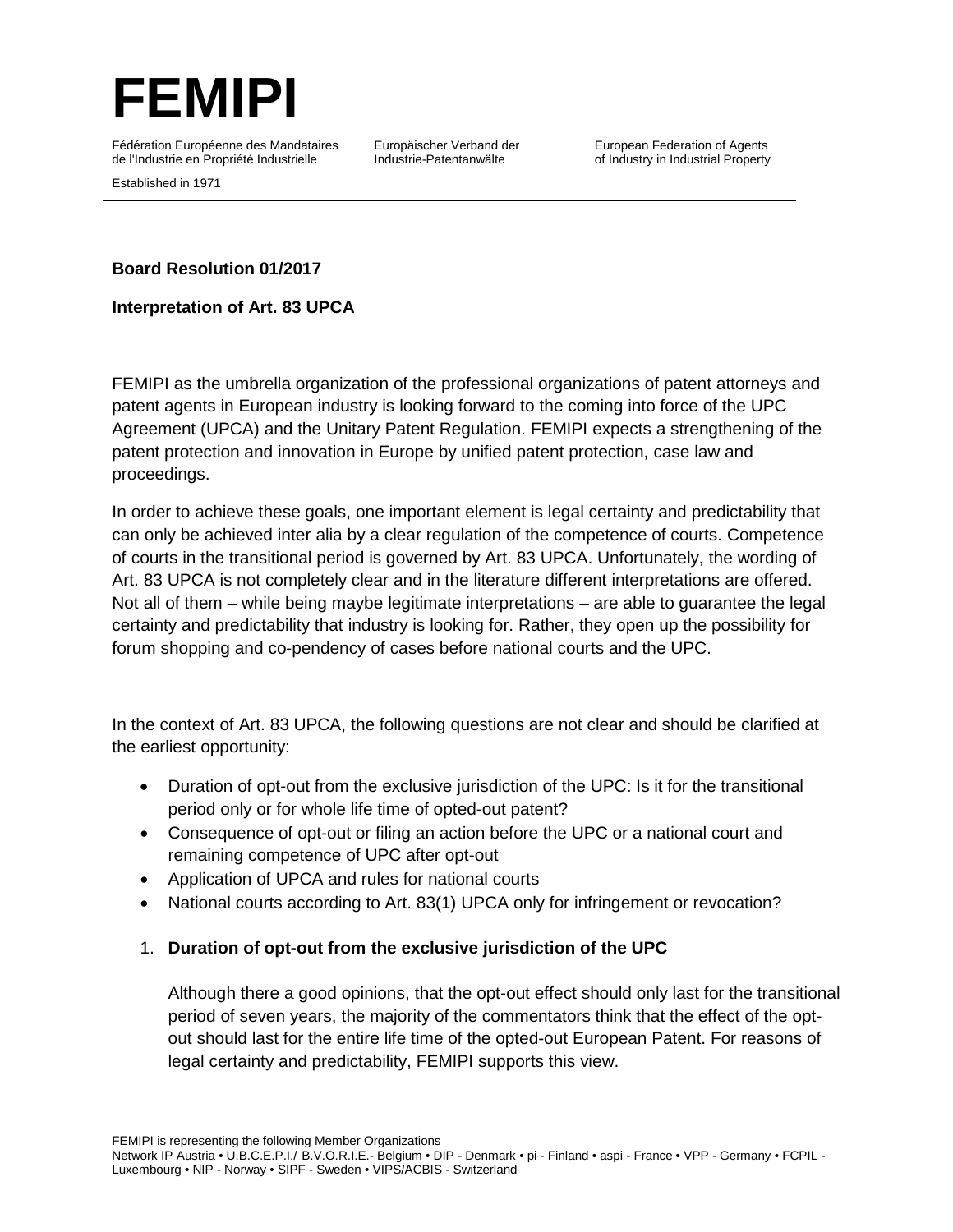# 2. **Consequence of opting-out or filing an action before the UPC or a national court**

Art. 83(1) and (3) UPCA can be read in a way that if a European Patent has not been opted-out, national litigation remains possible in transitional period. This appears to be logical because the effect of the opting-out only takes away the exclusive competence of the UPC. This interpretation is no longer disputed by the majority of the opinions and commentators.

Art. 83 UPCA is, however, silent about the question whether joint competence of national courts and the UPC should be possible even if a European Patent has been opted-out or an action has been filed before the UPC or a national court for a European Patent. For the sake of legal certainty and predictability, FEMIPI is in favor of a clear-cut competence regulation as outlined below.

# 3. **Application of UPCA and rules for national courts**

Since the transitional period should only maintain the situation before the UPCA came into force and not create any new situation, it also becomes clear that the UPC Agreement and its rules should not become applicable for national courts. This has been confirmed by the preparatory committee and is supported by  $FEMIPI<sup>1</sup>$  $FEMIPI<sup>1</sup>$  $FEMIPI<sup>1</sup>$ 

### 4. **National courts according to Art. 83(1) UPCA only for infringement or revocation?**

In Art. 83(1) UPCA only two types of actions are mentioned: (i) action for infringement, and (ii) action for revocation. This might be a shortcut of all possible actions according to Art. 32(1) UPCA which is the view of the majority of the commentators. The interpretation of this norm is essential in view of possible concurrent jurisdictions. FEMIPI is in favor of the majority's interpretation for a clear-cut competence regulation.

In view of the above FEMIPI is in favor of a clear-cut competence regulation and supports the following regulation:

- a. If a European Patent has been opted-out, the UPC should not get any competence whatsoever. National rules have to be applied by the national courts. This corresponds to the current situation today where European Patents have to be litigated nationally and it seems to be logical that a transitional period should only maintain this status and not introduce any other possibilities.
- b. In the same way, if an action has been filed before the UPC for a non opted-out European Patent, national courts should lose their competence entirely.

FEMIPI is representing the following Member Organizations

<span id="page-1-0"></span> <sup>1</sup> https://www.unified-patent-court.org/news/interpretative-note-%E2%80%93-consequences-applicationarticle-83-upca

Network IP Austria • U.B.C.E.P.I./ B.V.O.R.I.E.- Belgium • DIP - Denmark • pi - Finland • aspi - France • VPP - Germany • FCPIL - Luxembourg • NIP - Norway • SIPF - Sweden • VIPS/ACBIS - Switzerland